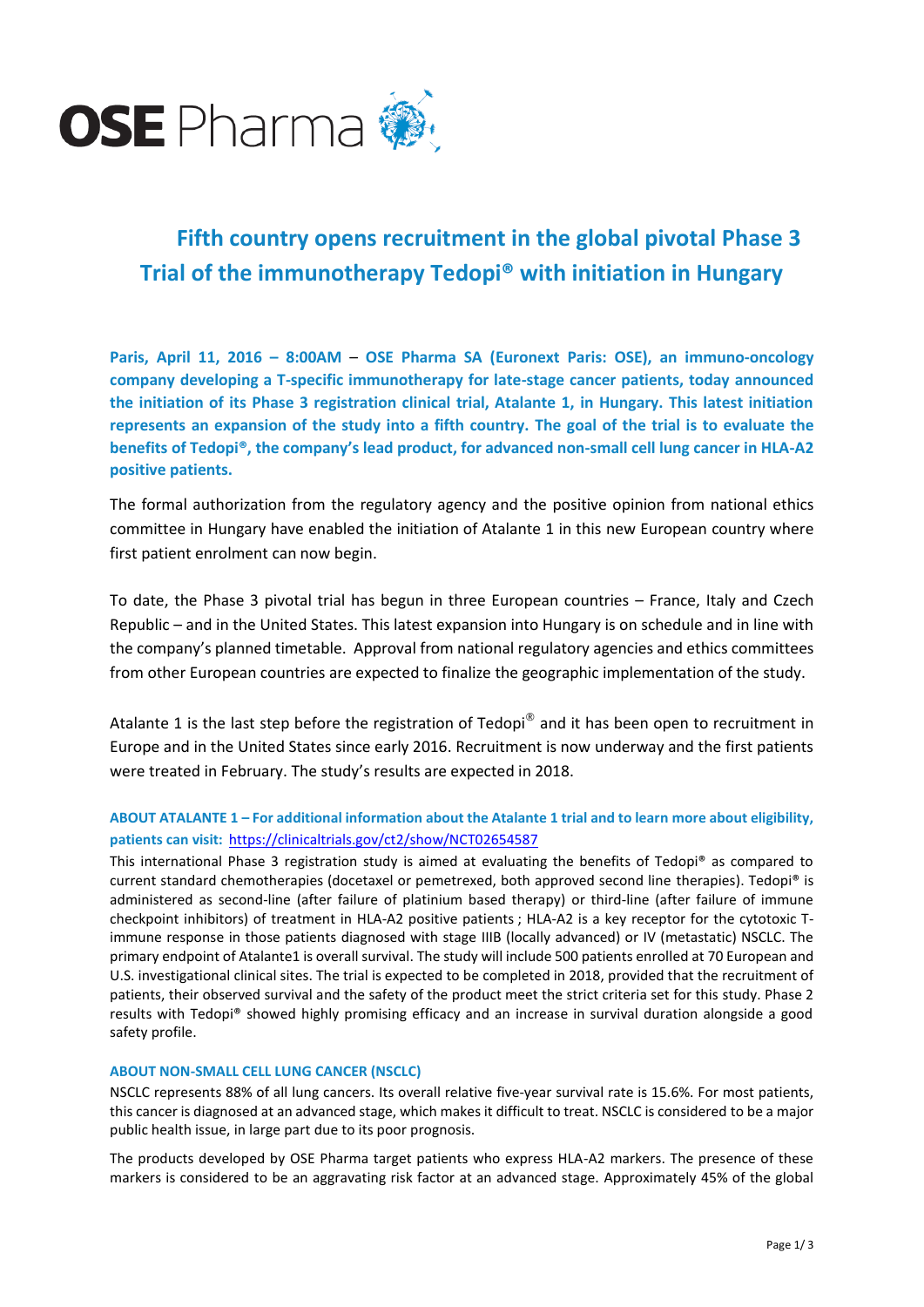

population (and of patients with NSCLC) express HLA-A2 markers (and are so-called "HLA-A2+"). OSE Pharma's treatments could thus target nearly 84,000 patients in the U.S., 134,000 in Europe and 258,000 in China.

Despite the different treatments available today (surgery, radiotherapy, chemotherapy, targeted therapy), the overall 5-year survival rate of NSCLC metastatic patients is only about 1%.

### **ABOUT OSE PHARMA**

OSE Pharma is a biotechnology company that designs and develops cancer immunotherapy treatments aimed at re-educating the immune system to fight cancer while preserving patients' quality of life.

*On February 24, 2016, OSE Pharma and Effimune announced proposed merger to create significant immunotherapy player. The objective of the merger is to create a new international enterprise that offers innovative immunotherapies based on the activation or regulation of the immune system. This new generation of products is optimized to better target key receptors of the activation or regulation of immune response and allow a durable therapeutic effect. The new company will benefit from a balanced portfolio that would open up major avenues to growth and have a financial visibility of about two years to advance its projects toward greater attractiveness.*

The Company is conducting a Phase 3 registration trial in Europe and the U.S. for its lead product, Tedopi®, in the treatment of NSCLC.

Tedopi® (OSE-2101) is a new "off-the-shelf" cancer immunotherapy approach based on OSE Pharma's proprietary Memopi® technology. This technology is based on "neo-epitopes" (small synthetic peptides chemically modified to increase the binding the HLA A2 or TCR receptors) which trigger a cytotoxic T-cell response and leads the immune system to destroy cancer cells. More than 10,000 epitopes were selected to obtain a therapeutic universal T vaccine.

Tedopi® combines 10 optimized "neo-epitopes" simultaneously acting against 5 tumor-associated antigens (TAAs). These 5 antigens have been selected because they are a factor of poor prognosis in several types of cancers. The 10 "neo-epitopes" have been selected and modified to enhance their binding to HLA-A2 and TCR receptors, and trigger a stronger cytotoxic T-cell response and lead the immune system to destroy cancer cells expressing the HLA-A2 antigen or one of the targeted cancer antigens.

Tedopi® can also be developed in Phase 2 in combination with other immunotherapeutic products or targeted therapies. It is also considered for other oncology indications (ovary, colon, breast) for HLA-A2 positive patients.

OSE Pharma is listed on Euronext Paris (ISIN: FR0012127173; Mnémo: OSE).

For more information, please visit [www.osepharma.com](http://www.osepharma.com/)



Follow us on Twitter @OSE\_Pharma